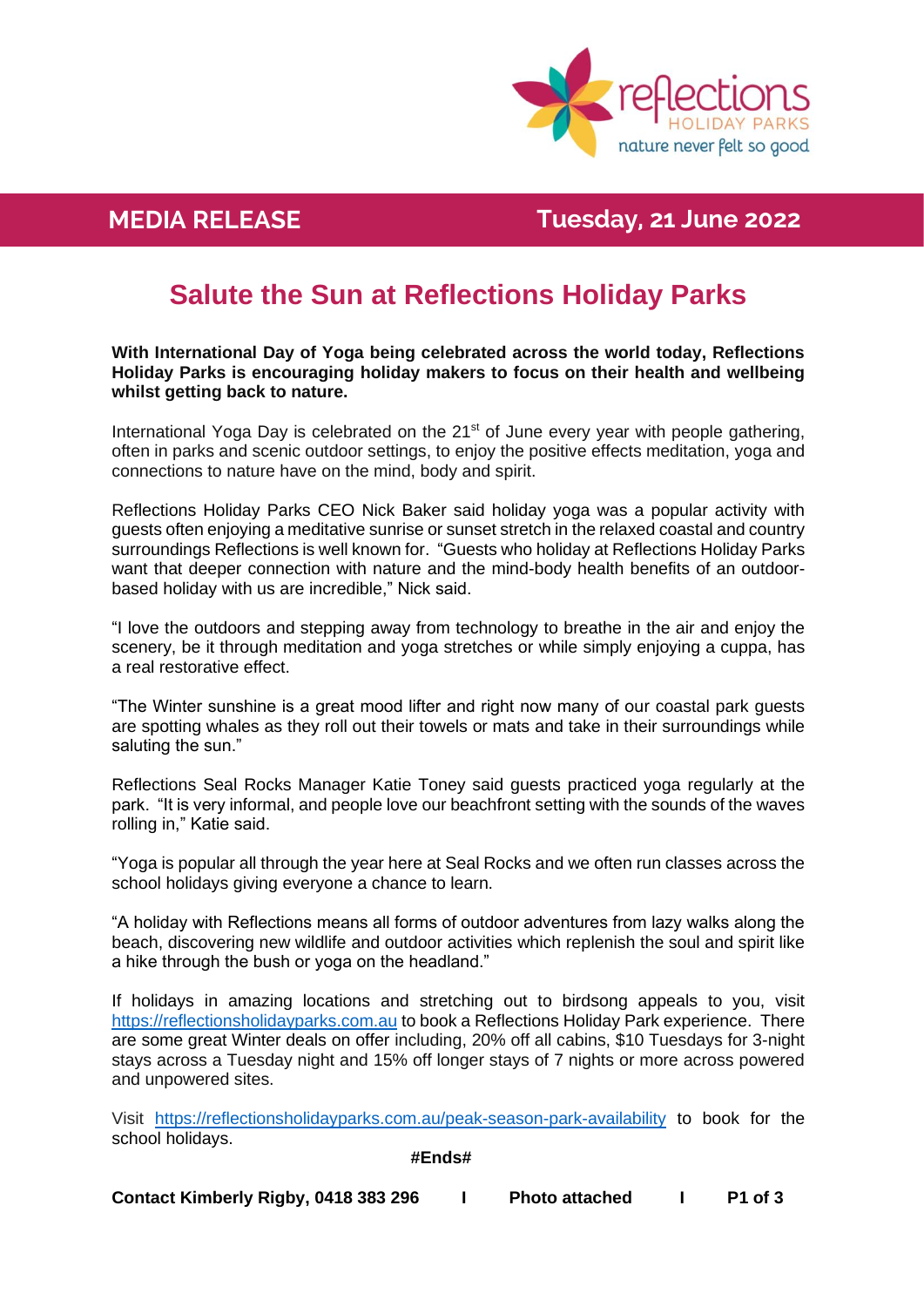

# **MEDIA Killalea Reserve News RELEASE Tuesday, 21 June 2022**



**Reflections Holiday Parks are the perfect places to celebrate International Yoga Day this 21st of June. Photo taken at Reflections Holiday Parks Seal Rocks. Photo Credit: Rachel Walker who leads the yoga classes at the park.**